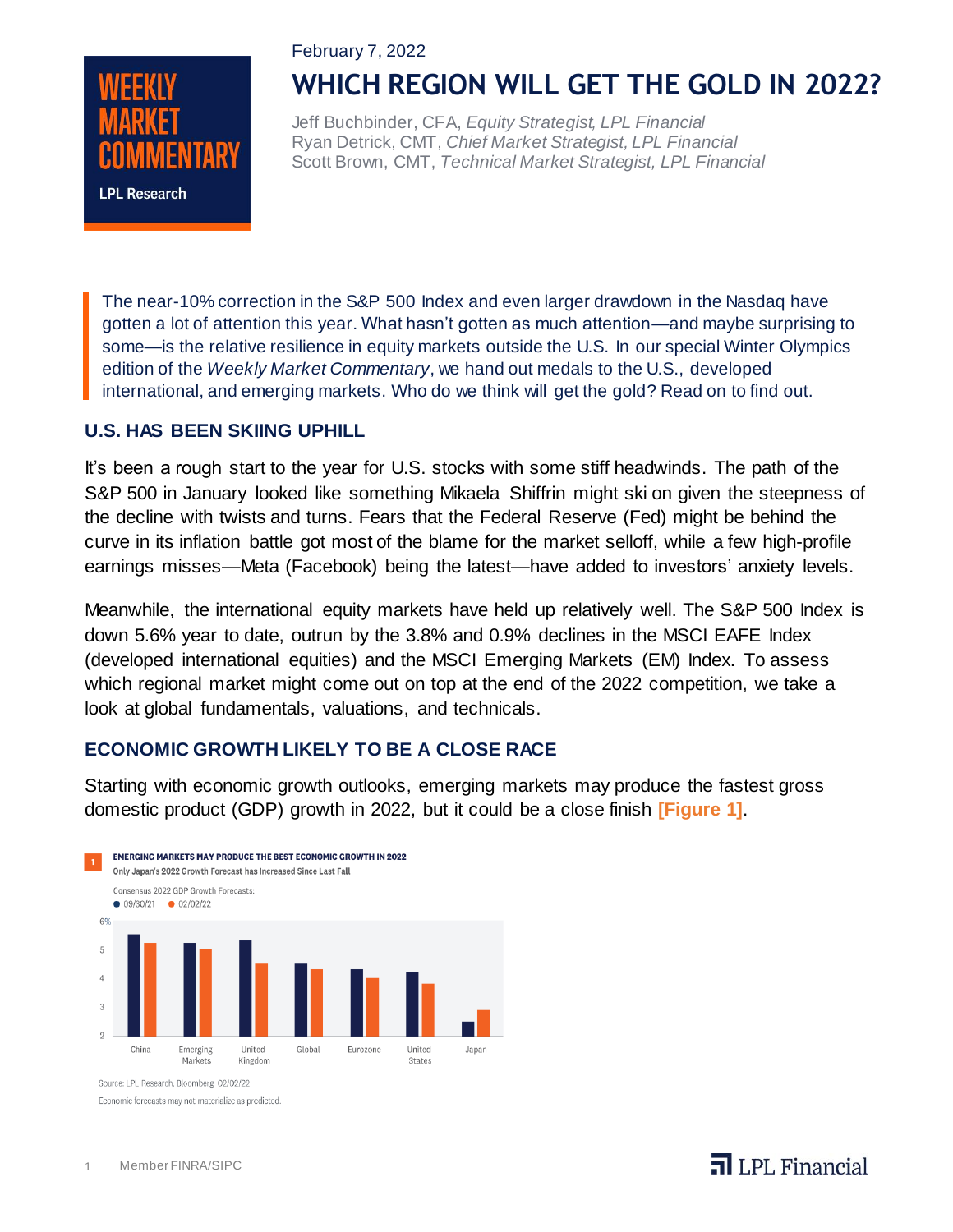China's zero-COVID-19 policy may delay the restoration of the EM growth premium while we wait for an eventual end to the pandemic. Meanwhile, distressed property developers present a headwind to growth, though monetary stimulus is helping turn the tide some in China in the near term.

We expect developed international and U.S. economies to generate similar growth in 2022, though rising forecasts for Japan are encouraging. Europe may also see more benefit from pandemic-related pent-up demand as the region is earlier in its economic cycle than the U.S. And U.S. growth has gotten off to a slow start in the first quarter because of the Omicron variant.

### **U.S. THE CLEAR FAVORITE IN THE EARNINGS EVENT**

The U.S. comes into 2022 as the earnings favorite. Consensus estimates are calling for a 9% increase in S&P 500 earnings this year, ahead of the 5% and 7% increases expected for developed international markets and EM, respectively. As shown in **Figure 2**, U.S. earnings estimates have marched steadily higher over the past year, outpacing the increases outside of the U.S.



While it's tempting to think EM will generate better earnings growth because economic growth is better, EM companies have had a difficult time translating economic growth into profits over the past decade (certainly part of the reason why valuations are low in EM, as discussed below). In addition, China's regulatory crackdown still presents earnings risk even though the headlines have settled down.

# $\overline{\mathbf{a}}$  LPL Financial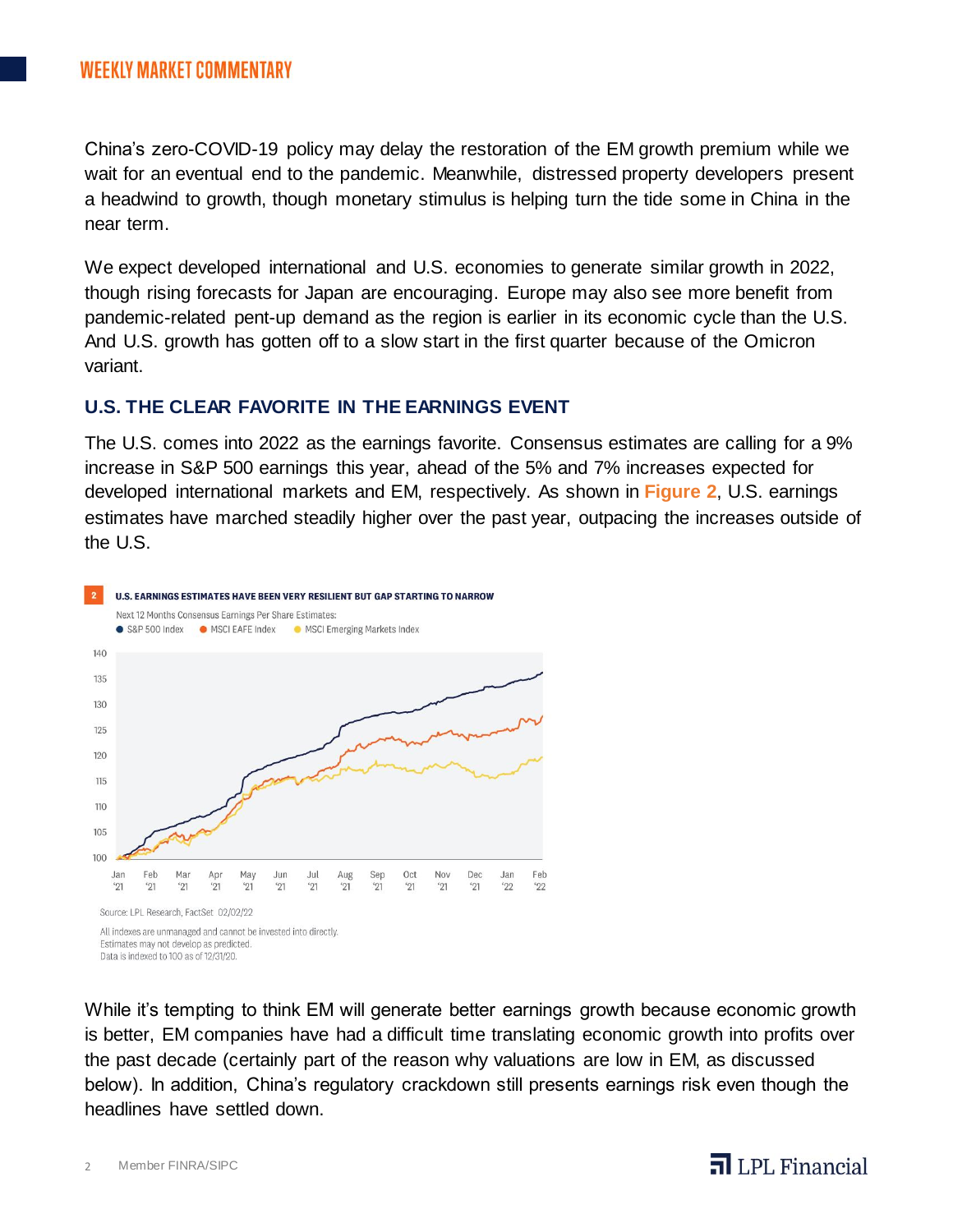On the flip side, the recent increase in EM earnings estimates for 2022 is encouraging (2.7% over the past month, compared to 1.5% for the U.S. and 2.3% for developed international). So while we consider EM an earnings underdog in 2022 and consider it more of a show-me story, it's only a small hit to its medal hopes.

### **U.S. SKATING ON THIN ICE WHEN IT COMES TO VALUATIONS**

The valuation competition is the clearest cut. **Figure 3** shows that U.S. stocks continue to trade at a significant premium to their international and EM counterparts and have for a long time.





Source: LPL Research, FactSet 02/02/22

All indexes are unmanaged and cannot be invested into directly. Past performance is no guarantee of future results. Estimates may not materialize as predicted.

In fact, developed international stocks, measured by the MSCI EAFE Index, are trading at a 28% discount to the S&P 500 on a forward price-to-earnings (PE) basis. That discount is the largest in at least 30 years, and probably much more if we had data going back farther.

Emerging market stock valuations are not in uncharted territory like developed international, but at a 40% discount to the S&P 500's forward PE, a 20-year low, EM is clearly attractively valued. If we knew the earnings would come through this year, EM would warrant consideration for the gold medal in the valuation competition, but we'll give it to developed international given the unprecedented discount and greater earnings predictability.

# $\overline{\mathbf{d}}$  LPL Financial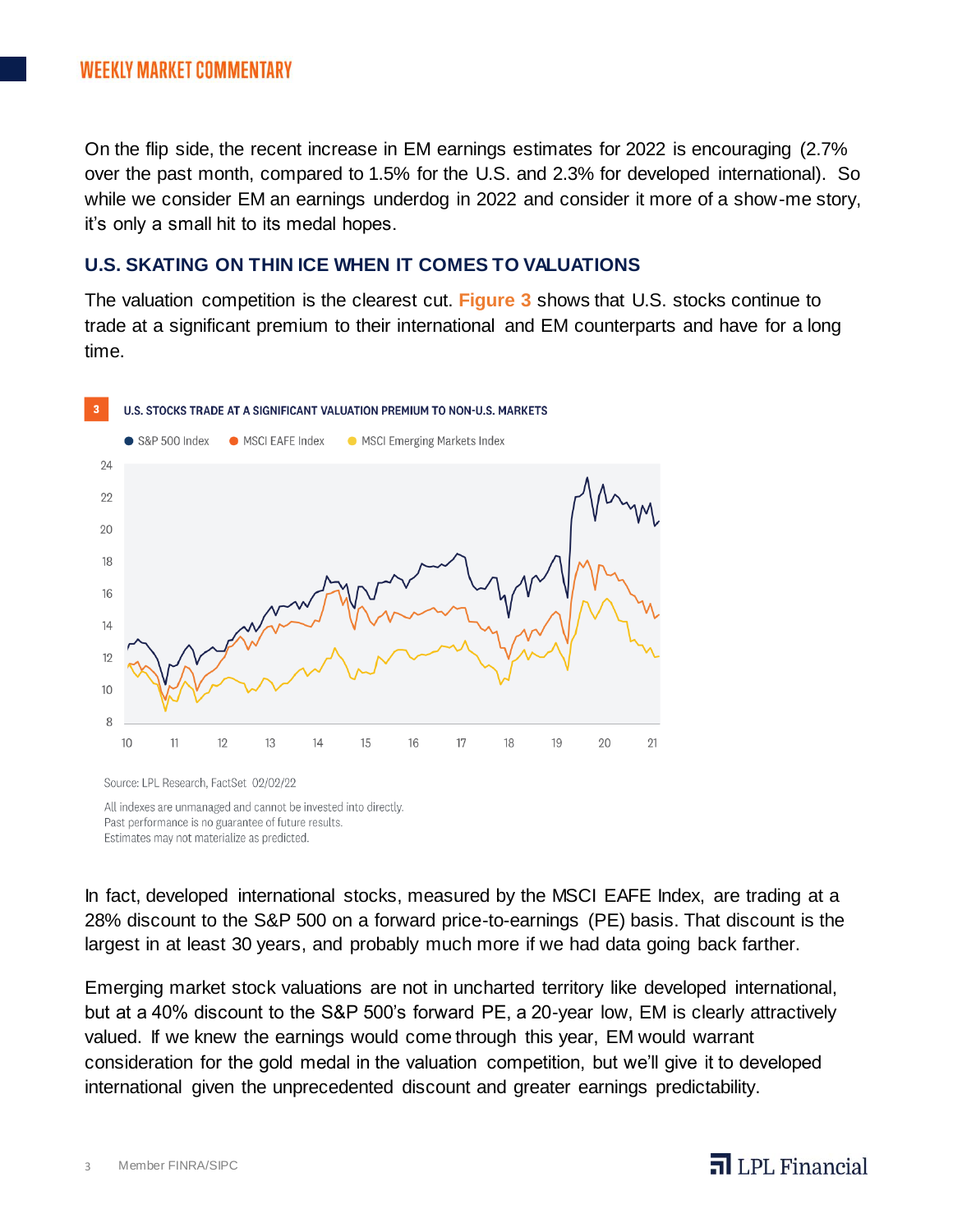### **TECHNICALS STILL FAVOR THE U.S., FOR NOW**

When we compare the charts of developed international and emerging markets to the U.S., the trend still favors a home-country bias. Relative to the S&P 500, both the MSCI EAFE and MSCI EM indexes remain below downward sloping 200-day moving averages, a simple but effective measure of a downtrend.

That said, we're open to the idea of that trend changing at some point in 2022. Both regions have outperformed the U.S. year to date, but for unique reasons. Developed international markets such as Europe and Japan, which are more value-oriented markets, have benefited from having fewer high-flying tech stocks, while some segments of the Chinese technology sector have finally begun to show signs of stabilization after falling more than 50% last year.

One potential tailwind that could benefit international equities this year is the U.S. dollar. After surprising many investors and rising throughout 2021, the U.S. dollar began to show signs of topping in December. Last week the U.S. Dollar Index suffered its worst week since 2020, and a continued reversal lower should benefit holders of international equities.

### **CONCLUSION**

Developed international and emerging markets have been making some pretty good runs lately. Many investors expected little out of them coming into this year following a series of slips and falls over the past decade. These markets are more attractively valued, may get a boost if the U.S. dollar weakens, and have seen earnings estimates rise recently, all of which introduce the possibility of a durable shift in global leadership.

But the U.S. is the defending champion. The home team is still in a good position for a silver for economic growth, remains the gold medal favorite in the earnings competition, and possesses a better performance trend than developed international or EM despite the slow start to this year. Our technical analysis work puts the U.S. at least in the hunt for a gold.

The S&P 500's scores have not kept up with these other markets so far in 2022, but the opening ceremony just happened. We continue to believe U.S. equities could outperform their international and EM counterparts this year, though likely in a much closer race than we saw in 2021.

We put the U.S. as the gold medal favorite, with developed international and EM slightly behind battling it out for silver. Tune in, this should be an entertaining race.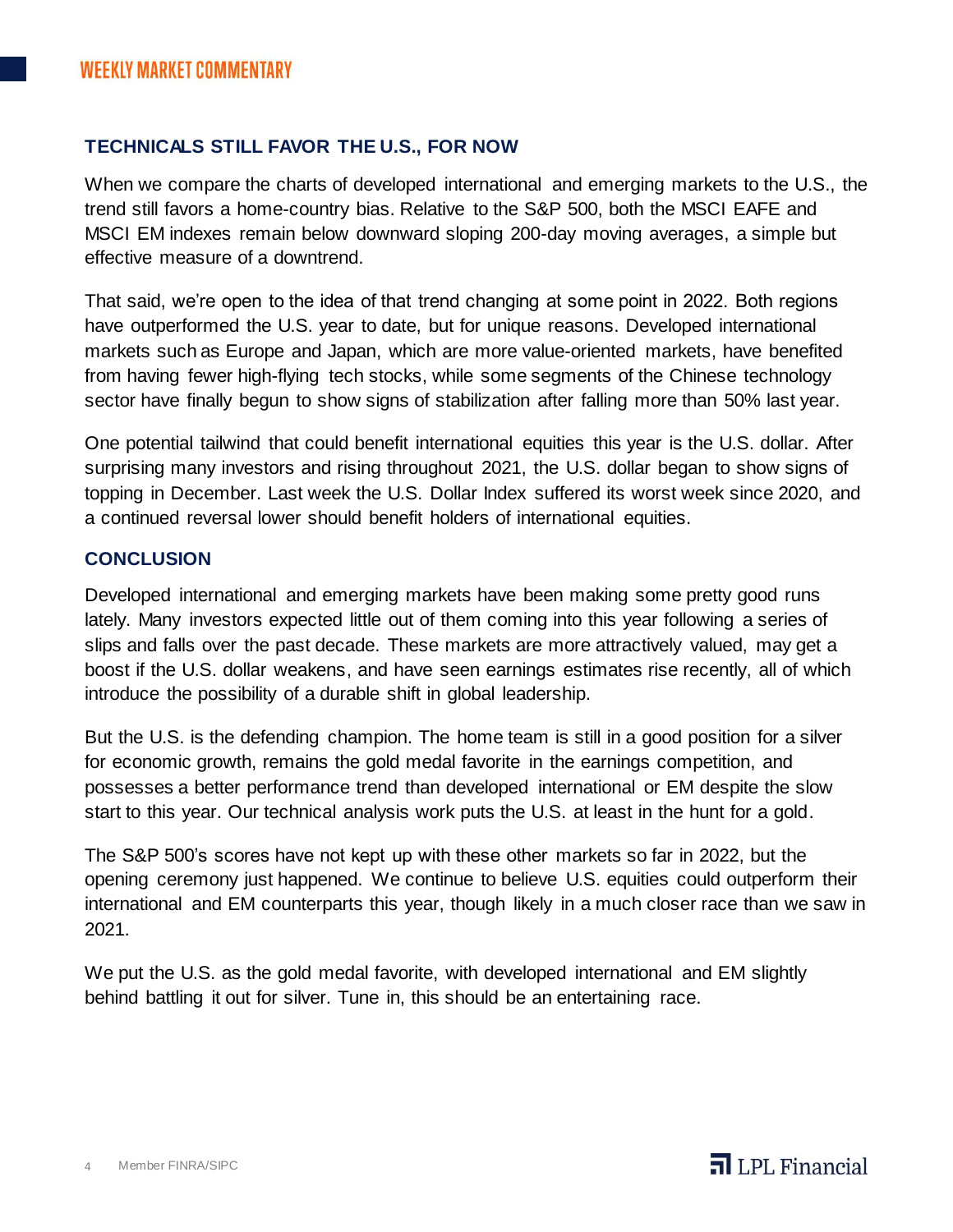### IMPORTANT DISCLOSURES

This material is for general information only and is not intended to provide specific advice or recommendations for any individual. There is no assurance that the view s or strategies discussed are suitable for all investors or will yield positive outcomes. Investing involves risks including possible loss of principal. Any economic forecasts set forth may not develop as predicted and are subject to change.

References to markets, asset classes, and sectors are generally regarding the corresponding market index. Indexes are unmanaged statistical composites and cannot be invested into directly. Index performance is not indicative of the performance of any investment and does not reflect fees, expenses, or sales charges. All performance referenced is historical and is no guarantee of future results.

Any company names noted herein are for educational purposes only and not an indication of trading intent or a solicitation of their products or services. LPL Financial doesn't provide research on individual equities.

All information is believed to be from reliable sources; how ever, LPL Financial makes no representation as to its completeness or accuracy.

Investing in foreign and emerging markets securities involves special additional risks. These risks include, but are not limited to, currency risk, geopolitical risk, and risk associated w ith varying accounting standards. Investing in emerging markets may accentuate these risks.

The Standard & Poor's 500 Index (S&P500) is a capitalization-w eighted index of 500 stocks designed to measure performance of the broad domestic economy through changes in the aggregate market value of 500 stocks representing all major industries.

The PE ratio (price-to-earnings ratio) is a measure of the price paid for a share relative to the annual net income or profit earned by the firm per share. It is a financial ratio used for valuation: a higher PE ratio means that investors are paying more for each unit of net income, so the stock is more expensive compared to one w ith low er PE ratio.

Forw ard Price To Earnings is a measure of the price-to-earnings ratio (P/E) using forecasted earnings for the P/E calculation. While the earnings used are just an estimate and are not as reliable as current earnings data, there is still benefit in estimated P/E analysis. The forecasted earnings used in the formula can either be for the next 12 months or for the next full-year fiscal period.

Earnings per share (EPS) is the portion of a company's profit allocated to each outstanding share of common stock. EPS serves as an indicator of a company's profitability. Earnings per share is generally considered to be the single most important variable in determining a share's price. It is also a major component used to calculate the price-to-earnings valuation ratio.

All index data from FactSet.

The MSCI EAFE Index is made up of approximately 1,045 equity securities issued by companies located in 19 countries and listed on the stock exchanges of Europe, Australia, and the Far East. All values are expressed in U.S. dollars.

The MSCI Emerging Markets Index is a free float-adjusted market capitalization index that is designed to measure equity market performance of emerging markets. The MSCI Emerging Markets Index consists of the follow ing 21 emerging market country indices: Brazil, Chile, China, Colombia, Czech Republic, Egypt, Hungary, India, Indonesia, Korea, Malaysia, Mexico, Morocco, Peru, Philippines, Poland, Russia, South Africa, Taiw an, Thailand, and Turkey.

US Dollar Index - A measure of the value of the U.S. dollar relative to majority of its most significant trading partners. This index is similar to other trade-w eighted indexes, w hich also use the exchange rates from the same major currencies.

## $\overline{\mathbf{a}}$  LPL Financial